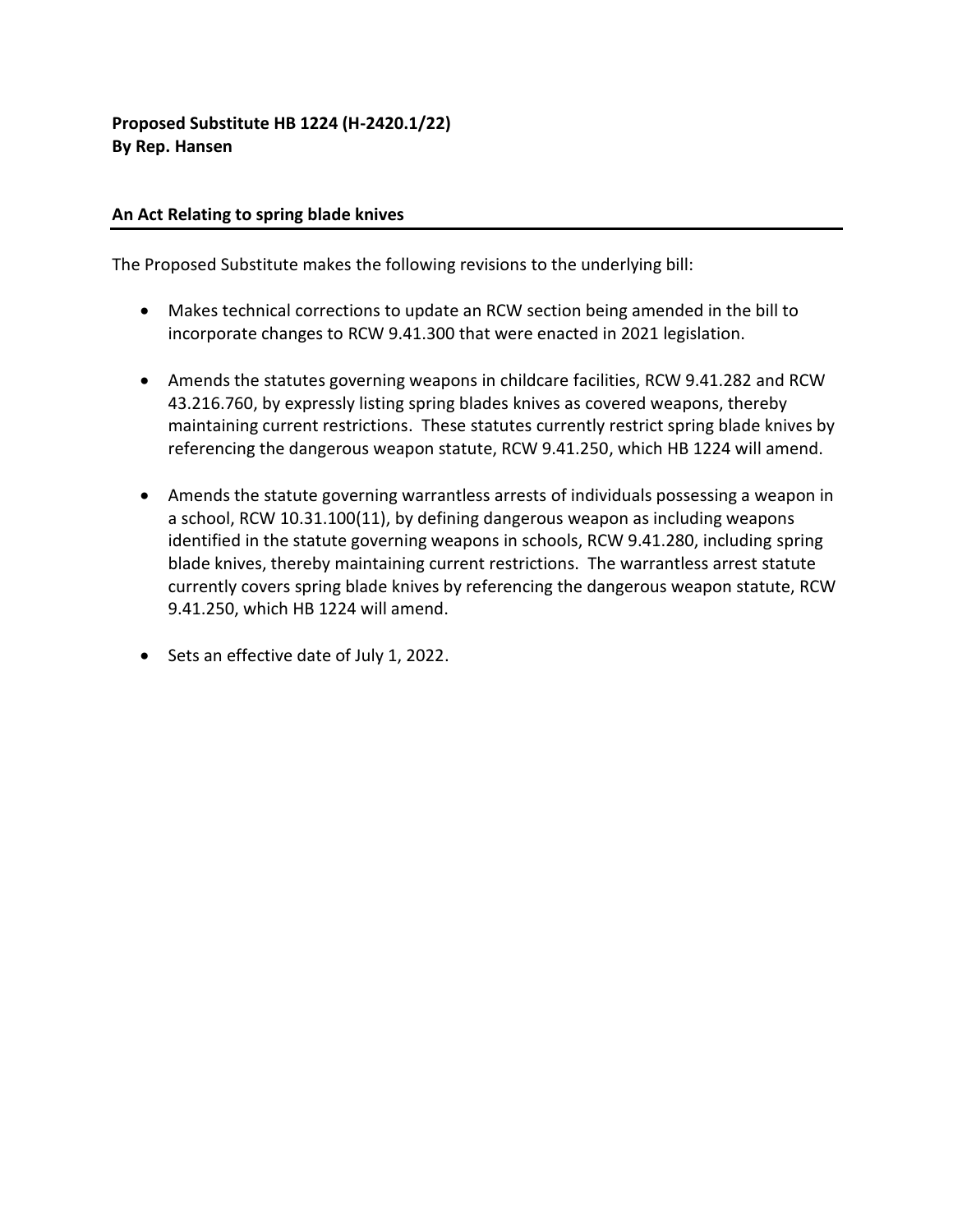## **BILL REQUEST - CODE REVISER'S OFFICE**

BILL REQ. #: H-2420.1/22

ATTY/TYPIST: JO:eab

BRIEF DESCRIPTION: Concerning spring blade knives.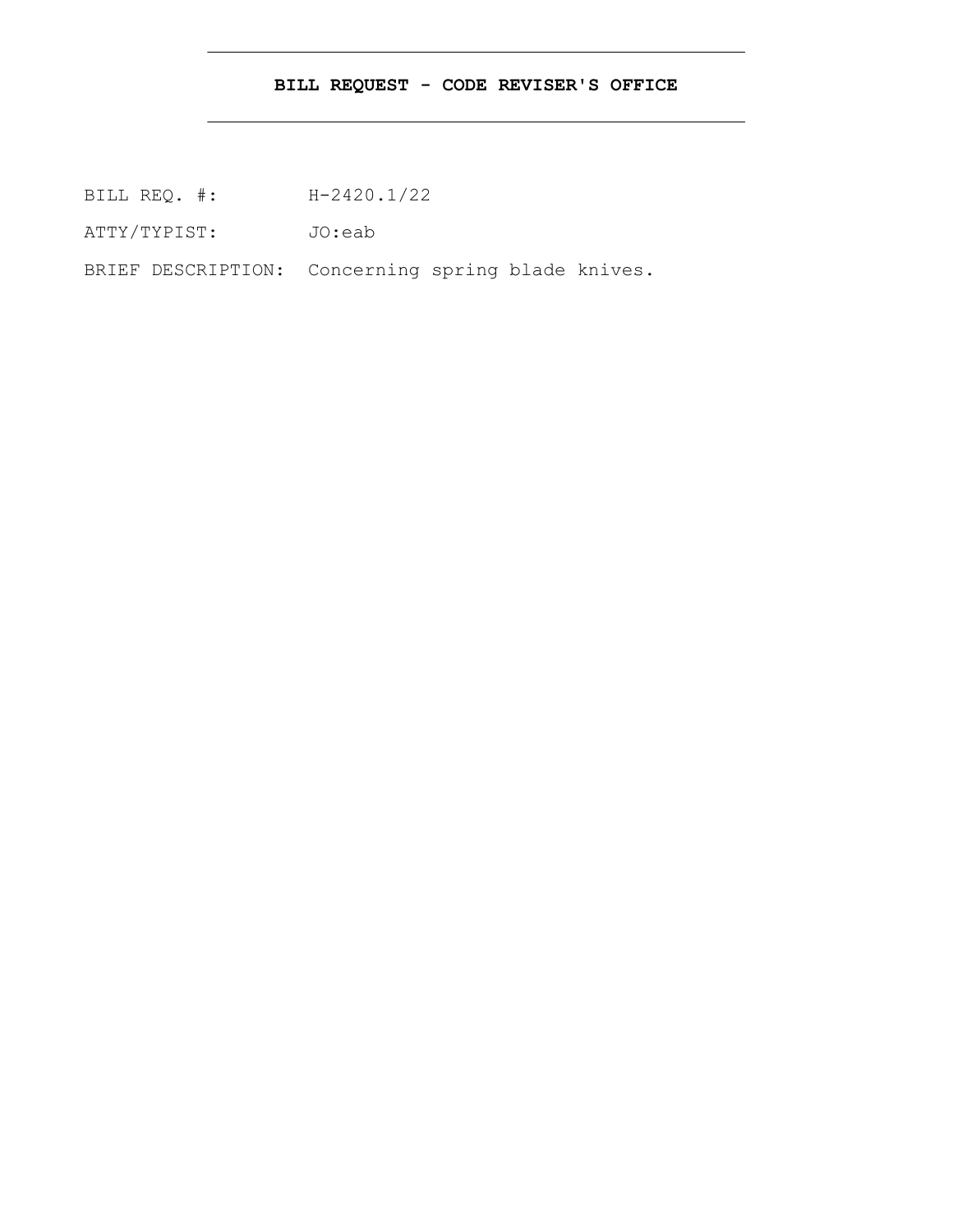AN ACT Relating to spring blade knives; amending RCW 9.41.250, 9.41.280, 9.41.282, 10.31.100, and 43.216.760; reenacting and amending RCW 9.41.300; repealing RCW 9.41.251; prescribing penalties; 4 and providing an effective date.

BE IT ENACTED BY THE LEGISLATURE OF THE STATE OF WASHINGTON:

 **Sec. 1.** RCW 9.41.250 and 2012 c 179 s 1 are each amended to read 7 as follows:

8 (1) Every person who:

 (a) Manufactures, sells, or disposes of or possesses any instrument or weapon of the kind usually known as slung shot, sand 11 club, or metal knuckles  $((\tau, \sigma r \text{ spring black knife}));$ 

 (b) Furtively carries with intent to conceal any dagger, dirk, 13 pistol, or other dangerous weapon; or

 (c) Uses any contrivance or device for suppressing the noise of any firearm unless the suppressor is legally registered and possessed 16 in accordance with federal law,

is guilty of a gross misdemeanor punishable under chapter 9A.20 RCW.

 (2) "Spring blade knife" means any knife, including a prototype, model, or other sample, with a blade that is automatically released by a spring mechanism or other mechanical device, or any knife having a blade which opens, or falls, or is ejected into position by the Code Rev/JO:eab 1 H-2420.1/22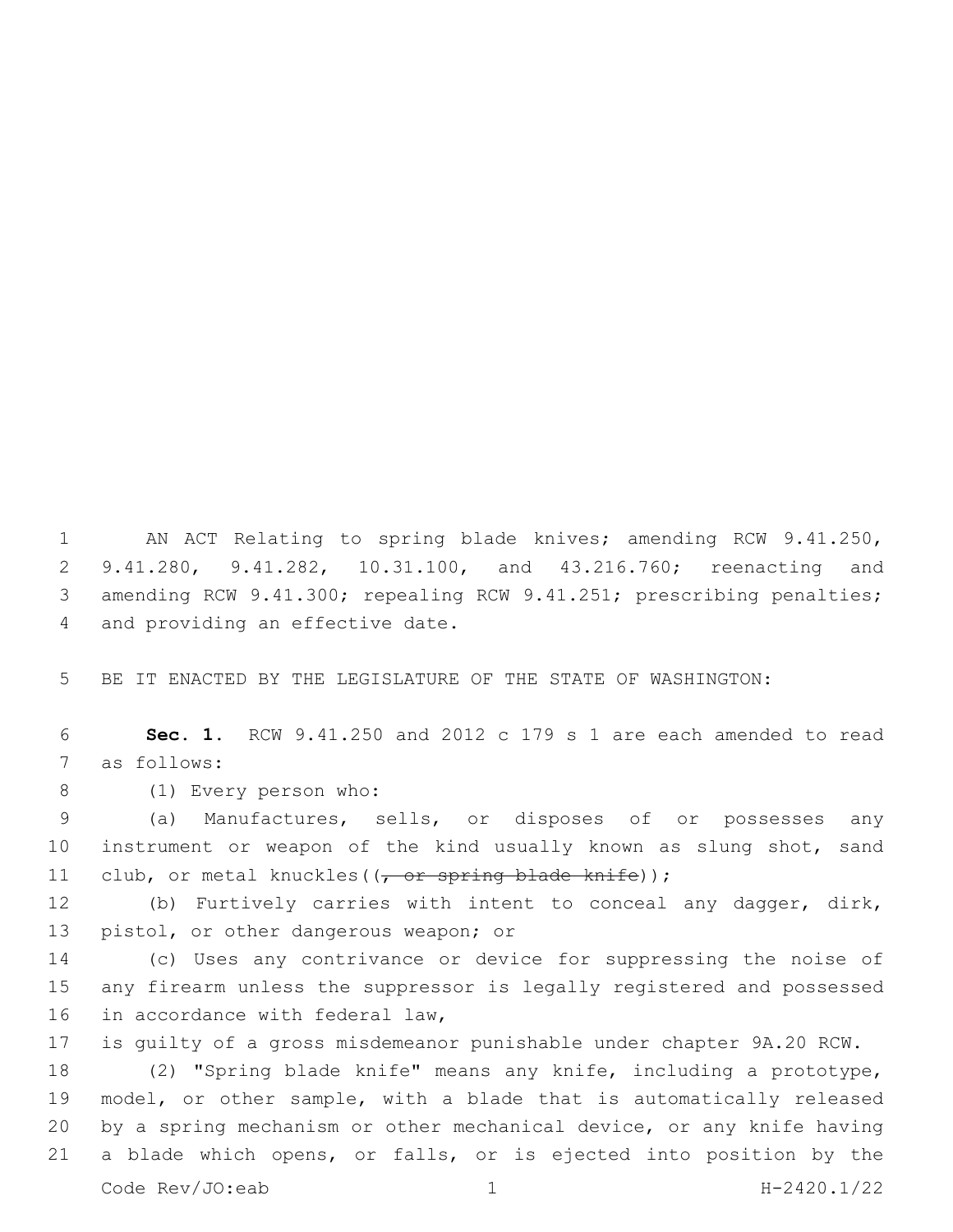force of gravity, or by an outward, downward, or centrifugal thrust or movement. A knife that contains a spring, detent, or other mechanism designed to create a bias toward closure of the blade and that requires physical exertion applied to the blade by hand, wrist, or arm to overcome the bias toward closure to assist in opening the knife is not a spring blade knife. A spring blade knife is not a dangerous weapon under this section.

 **Sec. 2.** RCW 9.41.280 and 2019 c 325 s 5001 are each amended to 9 read as follows:

 (1) It is unlawful for a person to carry onto, or to possess on, public or private elementary or secondary school premises, school- provided transportation, or areas of facilities while being used 13 exclusively by public or private schools:

(a) Any firearm;14

(b) Any other dangerous weapon as defined in RCW 9.41.250;

 (c) Any device commonly known as "nun-chu-ka sticks," consisting of two or more lengths of wood, metal, plastic, or similar substance 18 connected with wire, rope, or other means;

 (d) Any device, commonly known as "throwing stars," which are multipointed, metal objects designed to embed upon impact from any 21 aspect;

 (e) Any air gun, including any air pistol or air rifle, designed to propel a BB, pellet, or other projectile by the discharge of 24 compressed air, carbon dioxide, or other gas;  $((e f))^2$ 

 (f)(i) Any portable device manufactured to function as a weapon and which is commonly known as a stun gun, including a projectile stun gun which projects wired probes that are attached to the device that emit an electrical charge designed to administer to a person or an animal an electric shock, charge, or impulse; or

 (ii) Any device, object, or instrument which is used or intended to be used as a weapon with the intent to injure a person by an 32 electric shock, charge, or impulse; or

## (g) Any spring blade knife as defined in RCW 9.41.250.

 (2) Any such person violating subsection (1) of this section is guilty of a gross misdemeanor. If any person is convicted of a violation of subsection (1)(a) of this section, the person shall have his or her concealed pistol license, if any revoked for a period of three years. Anyone convicted under this subsection is prohibited from applying for a concealed pistol license for a period of three Code Rev/JO:eab 2 H-2420.1/22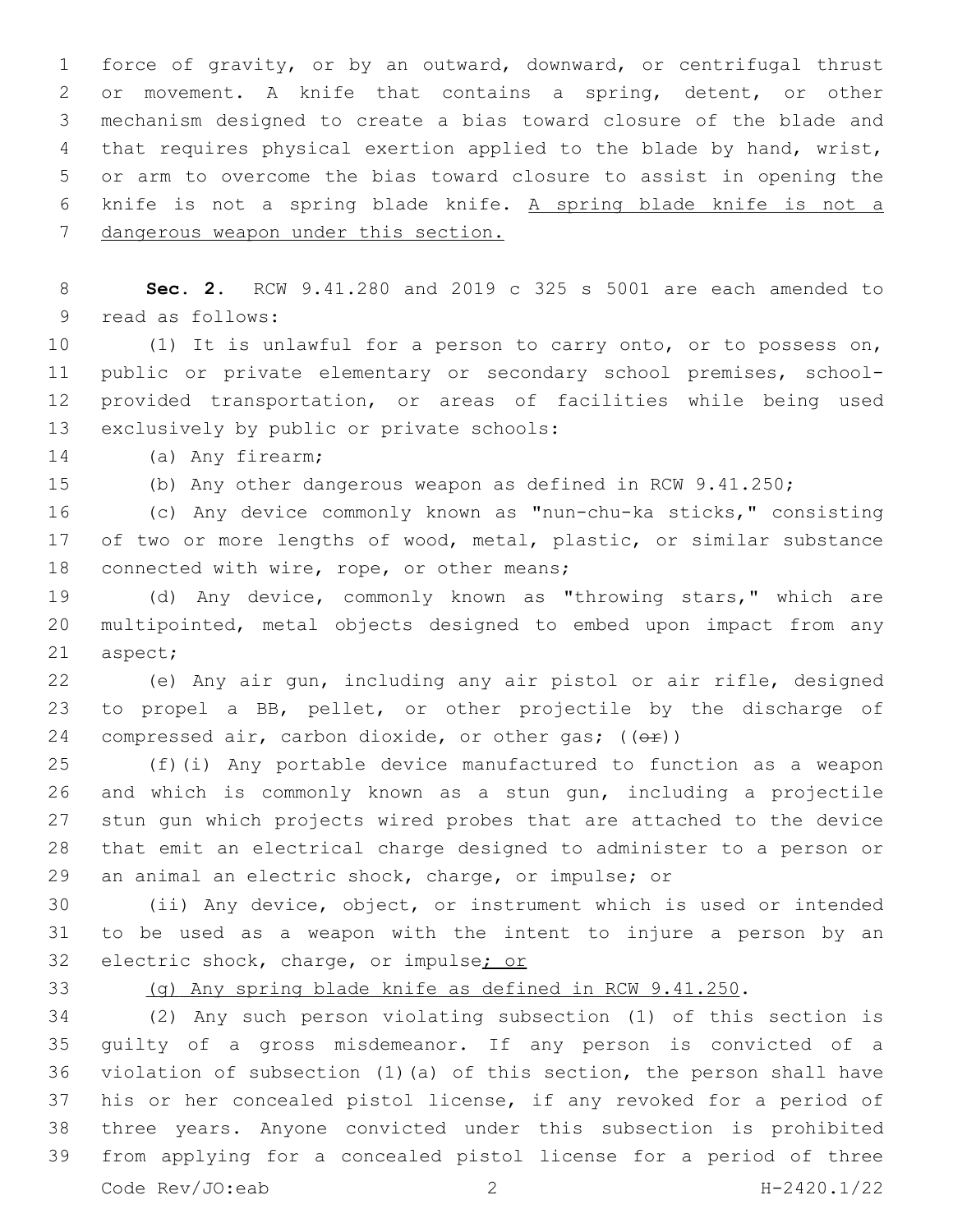years. The court shall send notice of the revocation to the department of licensing, and the city, town, or county which issued 3 the license.

 Any violation of subsection (1) of this section by elementary or secondary school students constitutes grounds for expulsion from the state's public schools in accordance with RCW 28A.600.010. An appropriate school authority shall promptly notify law enforcement and the student's parent or guardian regarding any allegation or 9 indication of such violation.

10 Upon the arrest of a person at least ((twelve)) 12 years of age 11 and not more than ((twenty-one)) 21 years of age for violating subsection (1)(a) of this section, the person shall be detained or 13 confined in a juvenile or adult facility for up to ((seventy-two)) 72 14 hours. The person shall not be released within the ((seventy-two)) 72 hours until after the person has been examined and evaluated by the designated crisis responder unless the court in its discretion releases the person sooner after a determination regarding probable 18 cause or on probation bond or bail.

19 Within ((twenty-four)) 24 hours of the arrest, the arresting law enforcement agency shall refer the person to the designated crisis responder for examination and evaluation under chapter 71.05 or 71.34 RCW and inform a parent or guardian of the person of the arrest, detention, and examination. The designated crisis responder shall examine and evaluate the person subject to the provisions of chapter 71.05 or 71.34 RCW. The examination shall occur at the facility in which the person is detained or confined. If the person has been released on probation, bond, or bail, the examination shall occur 28 wherever is appropriate.

 Upon completion of any examination by the designated crisis responder, the results of the examination shall be sent to the court, and the court shall consider those results in making any 32 determination about the person.

 The designated crisis responder shall, to the extent permitted by law, notify a parent or guardian of the person that an examination and evaluation has taken place and the results of the examination. Nothing in this subsection prohibits the delivery of additional, appropriate mental health examinations to the person while the person 38 is detained or confined.

 If the designated crisis responder determines it is appropriate, the designated crisis responder may refer the person to the local Code Rev/JO:eab 3 H-2420.1/22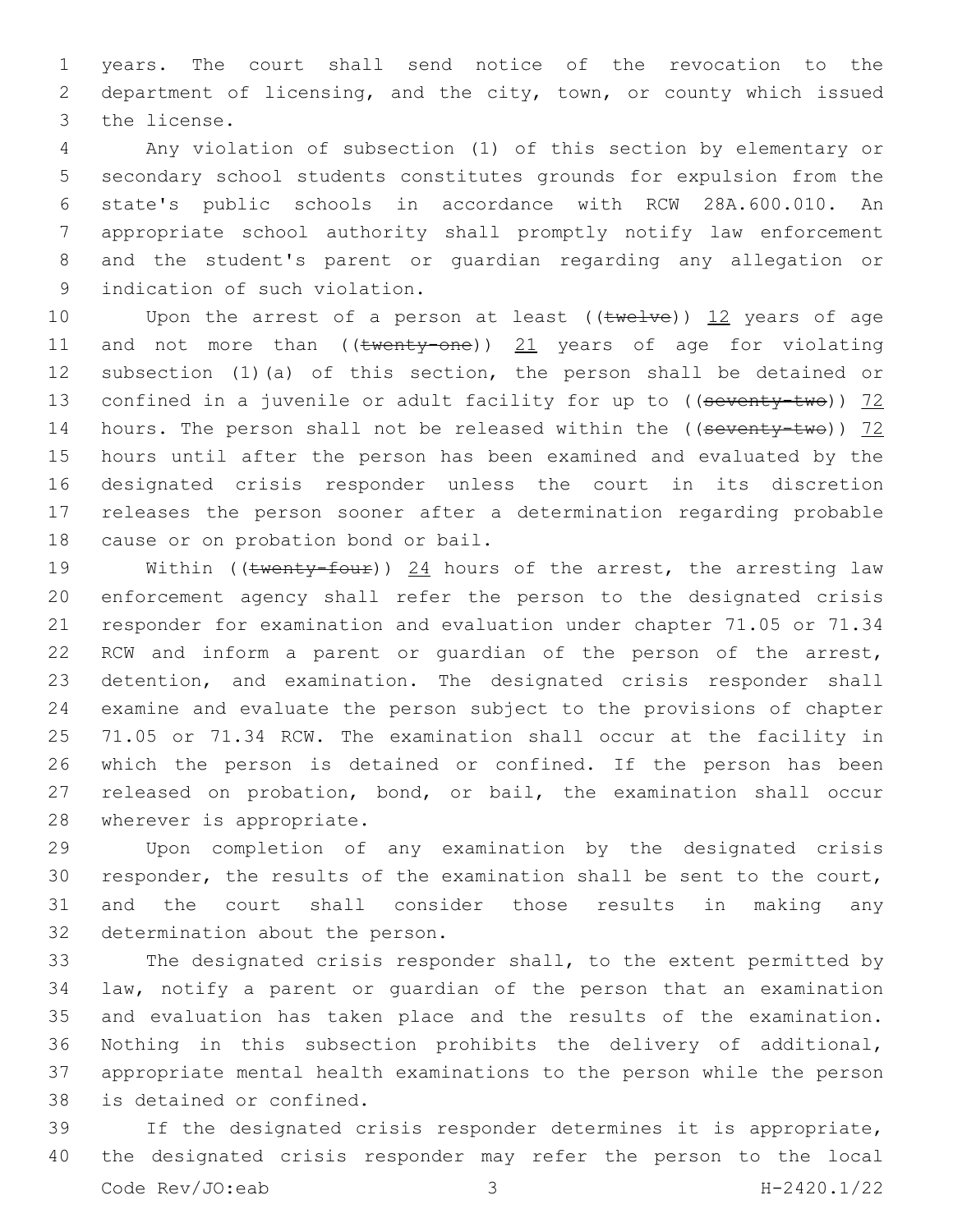behavioral health administrative services organization for follow-up 2 services or the health care authority or other community providers 3 for other services to the family and individual.

(3) Subsection (1) of this section does not apply to:

 (a) Any student or employee of a private military academy when on 6 the property of the academy;

 (b) Any person engaged in military, law enforcement, or school district security activities. However, a person who is not a commissioned law enforcement officer and who provides school security services under the direction of a school administrator may not possess a device listed in subsection (1)(f) of this section unless he or she has successfully completed training in the use of such devices that is equivalent to the training received by commissioned 14 law enforcement officers;

 (c) Any person who is involved in a convention, showing, demonstration, lecture, or firearms safety course authorized by school authorities in which the firearms of collectors or instructors 18 are handled or displayed;

 (d) Any person while the person is participating in a firearms or air gun competition approved by the school or school district;

 (e) Any person in possession of a pistol who has been issued a license under RCW 9.41.070, or is exempt from the licensing requirement by RCW 9.41.060, while picking up or dropping off a 24 student;

25 (f) Any nonstudent at least ((eighteen)) 18 years of age legally in possession of a firearm or dangerous weapon that is secured within an attended vehicle or concealed from view within a locked unattended vehicle while conducting legitimate business at the school;

29 (g) Any nonstudent at least ( $(e^{i\theta t} + e^{i\theta t})$ ) 18 years of age who is in lawful possession of an unloaded firearm, secured in a vehicle while conducting legitimate business at the school; or

 (h) Any law enforcement officer of the federal, state, or local 33 government agency.

 (4) Subsections (1)(c) and (d) of this section do not apply to any person who possesses nun-chu-ka sticks, throwing stars, or other dangerous weapons to be used in martial arts classes authorized to be 37 conducted on the school premises.

 (5) Subsection (1)(f)(i) of this section does not apply to any person who possesses a device listed in subsection (1)(f)(i) of this section, if the device is possessed and used solely for the purpose Code Rev/JO:eab 4 H-2420.1/22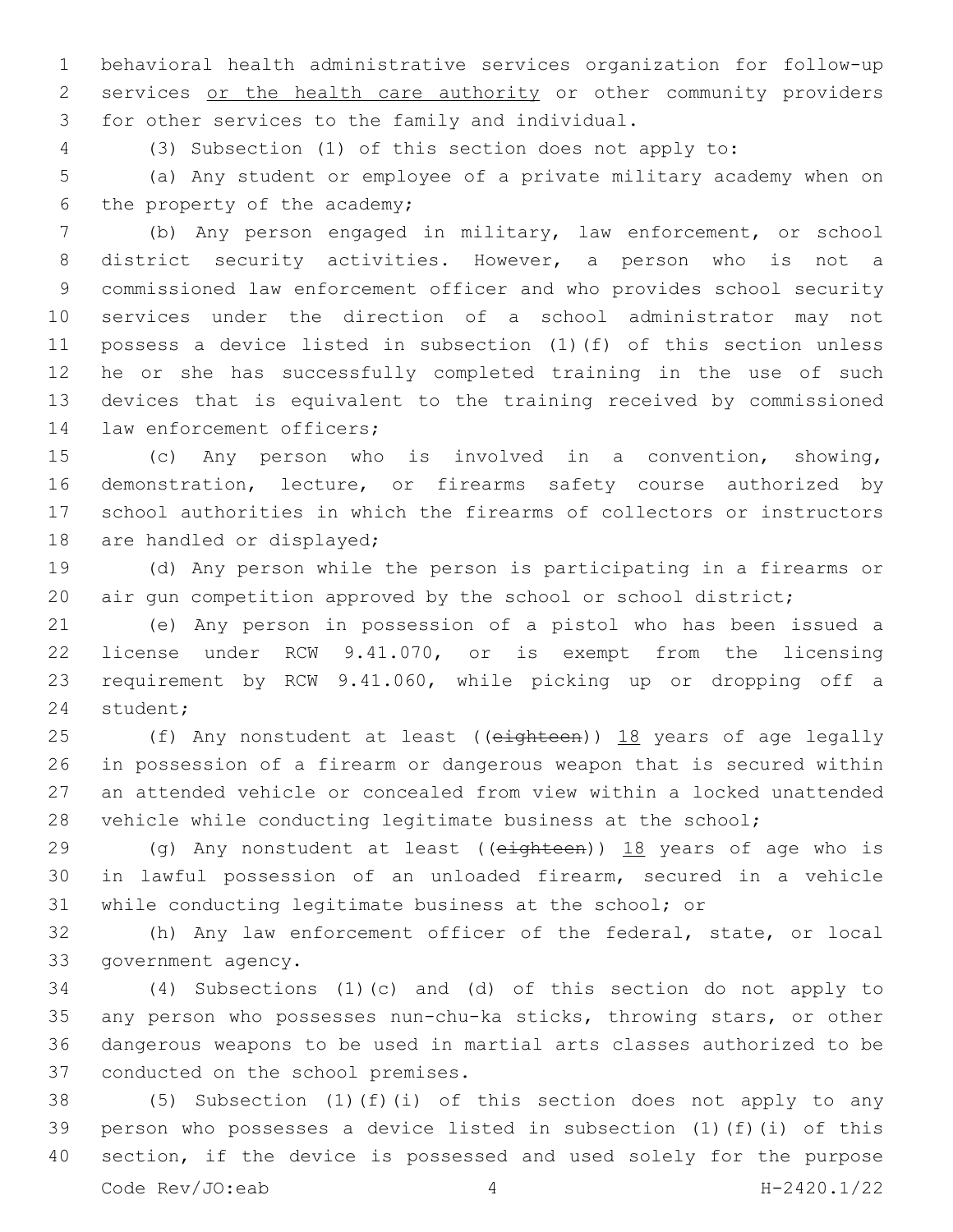approved by a school for use in a school authorized event, lecture, 2 or activity conducted on the school premises.

 (6) Except as provided in subsection (3)(b), (c), (f), and (h) of this section, firearms are not permitted in a public or private 5 school building.

 (7) "GUN-FREE ZONE" signs shall be posted around school facilities giving warning of the prohibition of the possession of 8 firearms on school grounds.

 **Sec. 3.** RCW 9.41.282 and 2020 c 189 s 1 are each amended to read 10 as follows:

 (1) It is unlawful for a person to carry onto, or to possess on, licensed child care center premises, child care center-provided transportation, or areas of facilities while being used exclusively 14 by a child care center:

15 (a) Any firearm;

(b) Any other dangerous weapon as described in RCW 9.41.250;

 (c) Any air gun, including any air pistol or air rifle, designed to propel a BB, pellet, or other projectile by the discharge of 19 compressed air, carbon dioxide, or other gas;  $((\theta \hat{r}))$ 

 (d)(i) Any portable device manufactured to function as a weapon and which is commonly known as a stun gun, including a projectile stun gun that projects wired probes that are attached to the device that emit an electrical charge designed to administer to a person or an animal an electric shock, charge, or impulse; or

 (ii) Any device, object, or instrument that is used or intended to be used as a weapon with the intent to injure a person by an 27 electric shock, charge, or impulse; or

(e) Any spring blade knife as defined in RCW 9.41.250.

 (2) A person who violates subsection (1) of this section is guilty of a gross misdemeanor. If a person is convicted of a violation of subsection (1)(a) of this section, the person shall have his or her concealed pistol license, if any, revoked for a period of three years. Anyone convicted under subsection (1)(a) of this section is prohibited from applying for a concealed pistol license for a period of three years from the date of conviction. The court shall order the person to immediately surrender any concealed pistol license, and within three business days notify the department of licensing in writing of the required revocation of any concealed pistol license held by the person. Upon receipt of the notification Code Rev/JO:eab 5 H-2420.1/22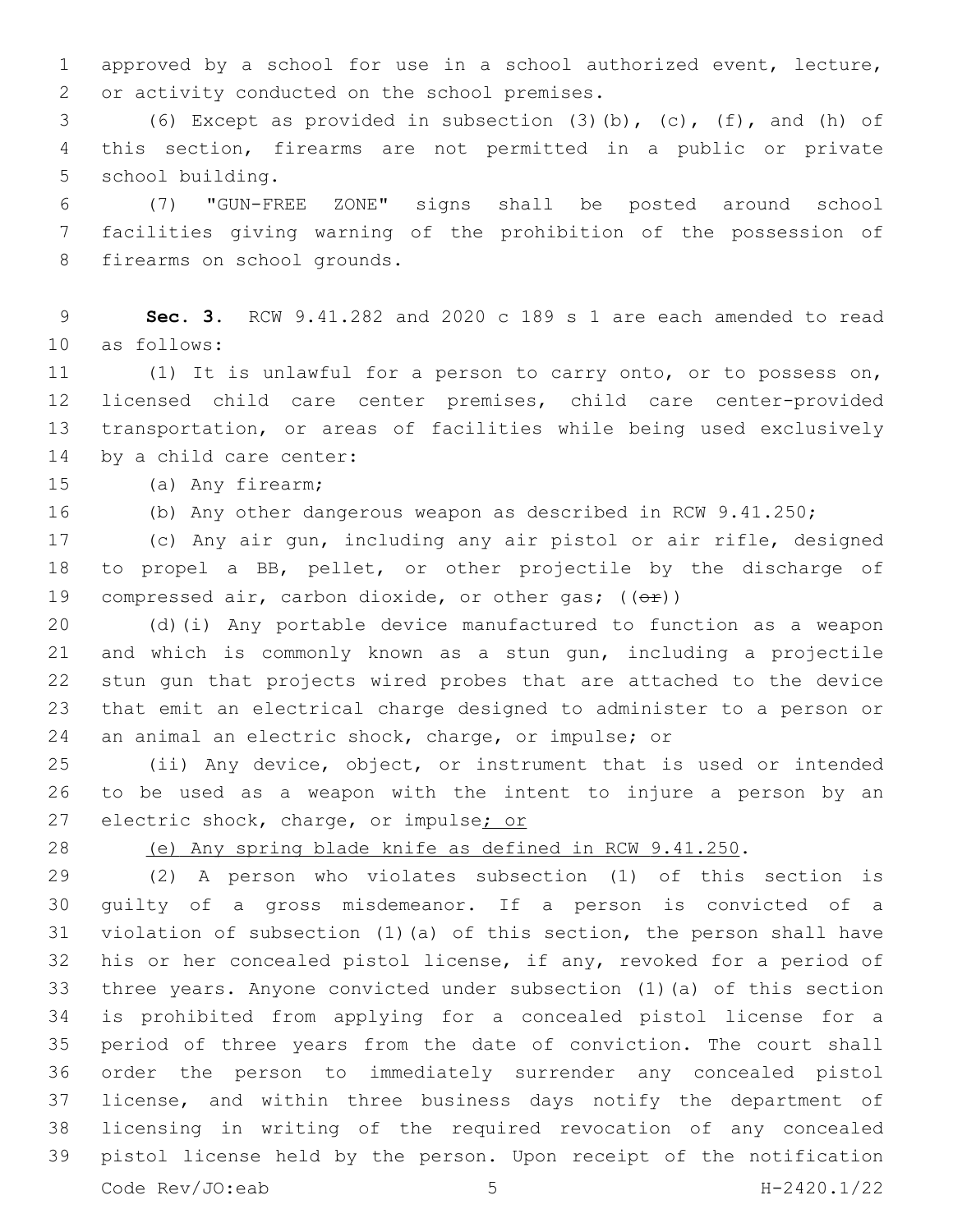by the court, the department of licensing shall determine if the person has a concealed pistol license. If the person does have a concealed pistol license, the department of licensing shall immediately notify the license-issuing authority which, upon receipt of the notification, shall immediately revoke the license.

(3) Subsection (1) of this section does not apply to:

(a) Family day care provider homes as defined in RCW 43.216.010;

 (b) Any person in possession of a pistol who has been issued a license under RCW 9.41.070, or is exempt from the licensing requirement by RCW 9.41.060, while picking up or dropping off a child 11 at the child care center;

12 (c) Any person at least ((eighteen)) 18 years of age legally in possession of a firearm or dangerous weapon that is secured within an attended vehicle or concealed from view within a locked unattended vehicle while conducting legitimate business at the child care 16 center; or

 (d) Any law enforcement officer of a federal, state, or local 18 government agency.

 (4) Child care centers must post "GUN-FREE ZONE" signs giving warning of the prohibition of the possession of firearms on center 21 premises.

 (5) A child care center that is located on public or private elementary or secondary school premises is subject to the 24 requirements of RCW 9.41.280.

 (6) For the purposes of this section, child care center has the same meaning as "child day care center" as defined in RCW 43.216.010.

 **Sec. 4.** RCW 9.41.300 and 2021 c 261 s 1 and 2021 c 215 s 96 are 28 each reenacted and amended to read as follows:

 (1) It is unlawful for any person to enter the following places when he or she knowingly possesses or knowingly has under his or her 31 control a weapon:

 (a) The restricted access areas of a jail, or of a law enforcement facility, or any place used for the confinement of a person (i) arrested for, charged with, or convicted of an offense, (ii) held for extradition or as a material witness, or (iii) otherwise confined pursuant to an order of a court, except an order under chapter 13.32A or 13.34 RCW. Restricted access areas do not include common areas of egress or ingress open to the general public;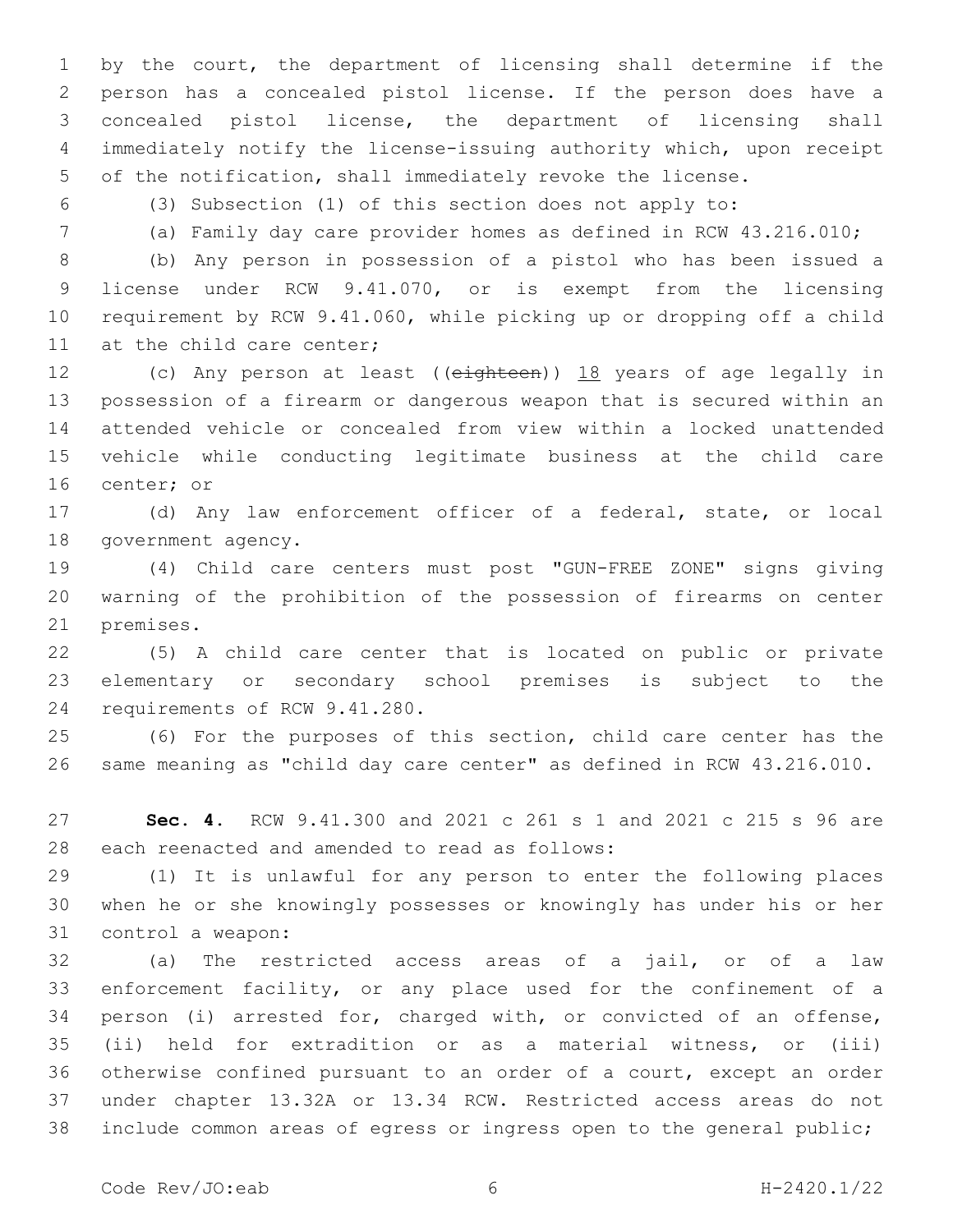(b) Those areas in any building which are used in connection with court proceedings, including courtrooms, jury rooms, judge's chambers, offices and areas used to conduct court business, waiting areas, and corridors adjacent to areas used in connection with court proceedings. The restricted areas do not include common areas of ingress and egress to the building that is used in connection with court proceedings, when it is possible to protect court areas without restricting ingress and egress to the building. The restricted areas shall be the minimum necessary to fulfill the objective of this 10 subsection  $(1)$   $(b)$ .

 For purposes of this subsection (1)(b), "weapon" means any firearm, explosive as defined in RCW 70.74.010, or any weapon of the kind usually known as slungshot, sand club, or metal knuckles, or any knife, dagger, dirk, or other similar weapon that is capable of causing death or bodily injury and is commonly used with the intent 16 to cause death or bodily injury.

 In addition, the local legislative authority shall provide either a stationary locked box sufficient in size for pistols and key to a weapon owner for weapon storage, or shall designate an official to receive weapons for safekeeping, during the owner's visit to restricted areas of the building. The locked box or designated official shall be located within the same building used in connection with court proceedings. The local legislative authority shall be liable for any negligence causing damage to or loss of a weapon either placed in a locked box or left with an official during the owner's visit to restricted areas of the building.

 The local judicial authority shall designate and clearly mark those areas where weapons are prohibited, and shall post notices at each entrance to the building of the prohibition against weapons in 30 the restricted areas;

 (c) The restricted access areas of a public mental health facility licensed or certified by the department of health for inpatient hospital care and state institutions for the care of the mentally ill, excluding those facilities solely for evaluation and treatment. Restricted access areas do not include common areas of 36 egress and ingress open to the general public;

 (d) That portion of an establishment classified by the state liquor and cannabis board as off-limits to persons under 21 years of 39 age; or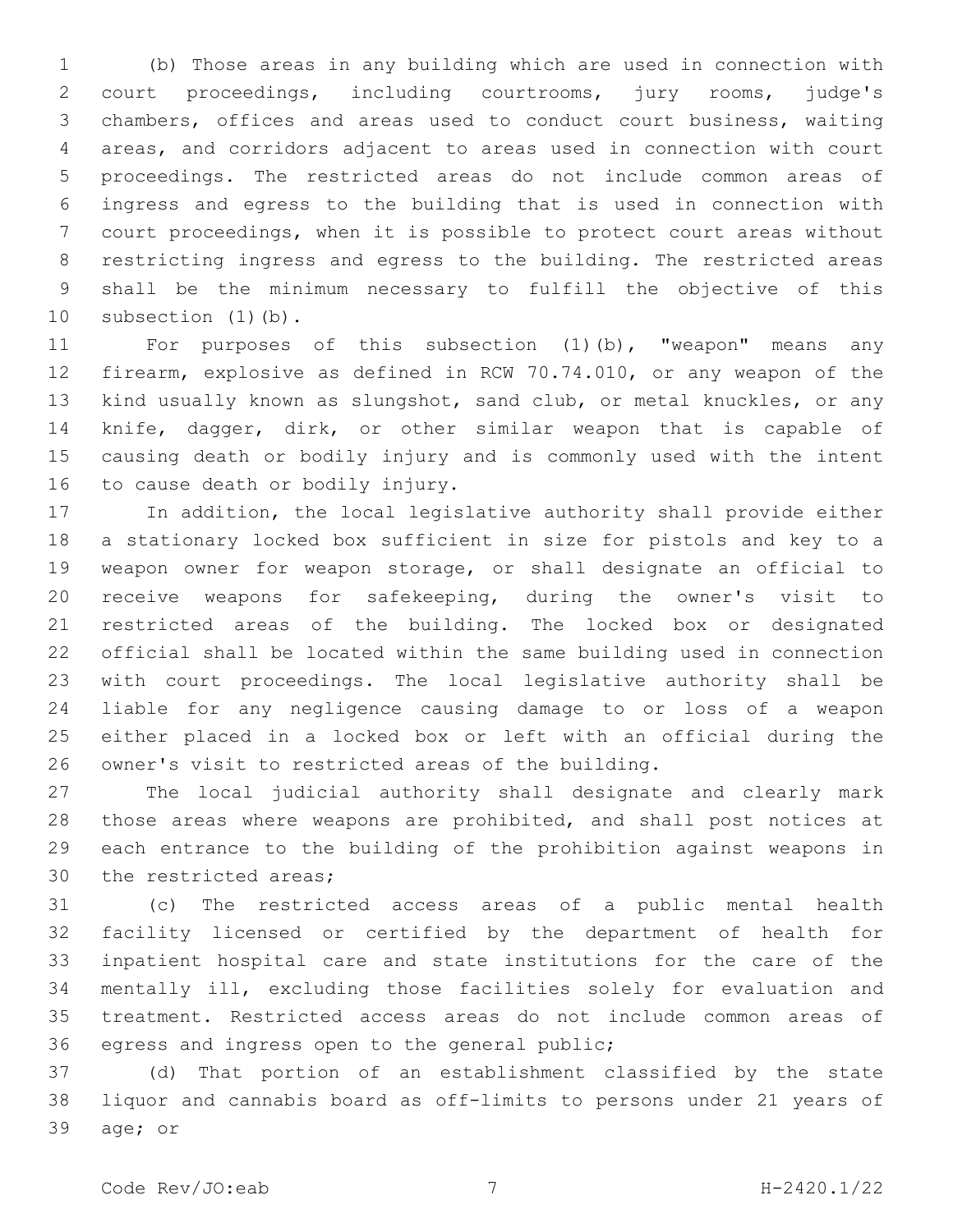(e) The restricted access areas of a commercial service airport designated in the airport security plan approved by the federal transportation security administration, including passenger screening checkpoints at or beyond the point at which a passenger initiates the screening process. These areas do not include airport drives, general parking areas and walkways, and shops and areas of the terminal that are outside the screening checkpoints and that are normally open to unscreened passengers or visitors to the airport. Any restricted access area shall be clearly indicated by prominent signs indicating that firearms and other weapons are prohibited in the area.

 (2)(a) Except as provided in (c) of this subsection, it is unlawful for any person to knowingly open carry a firearm or other weapon while knowingly at any permitted demonstration. This subsection (2)(a) applies whether the person carries the firearm or other weapon on his or her person or in a vehicle.

 (b) It is unlawful for any person to knowingly open carry a firearm or other weapon while knowingly within 250 feet of the perimeter of a permitted demonstration after a duly authorized state or local law enforcement officer advises the person of the permitted demonstration and directs the person to leave until he or she no longer possesses or controls the firearm or other weapon. This subsection (2)(b) does not apply to any person possessing or controlling any firearm or other weapon on private property owned or 24 leased by that person.

 (c) Duly authorized federal, state, and local law enforcement officers and personnel are exempt from the provisions of this subsection (2) when carrying a firearm or other weapon in conformance with their employing agency's policy. Members of the armed forces of the United States or the state of Washington are exempt from the provisions of this subsection (2) when carrying a firearm or other weapon in the discharge of official duty or traveling to or from 32 official duty.

 (d) For purposes of this subsection, the following definitions 34 apply:

 (i) "Permitted demonstration" means either: (A) A gathering for which a permit has been issued by a federal agency, state agency, or local government; or (B) a gathering of 15 or more people who are assembled for a single event at a public place that has been declared as permitted by the chief executive, sheriff, or chief of police of a local government in which the gathering occurs. A "gathering" means a Code Rev/JO:eab 8 H-2420.1/22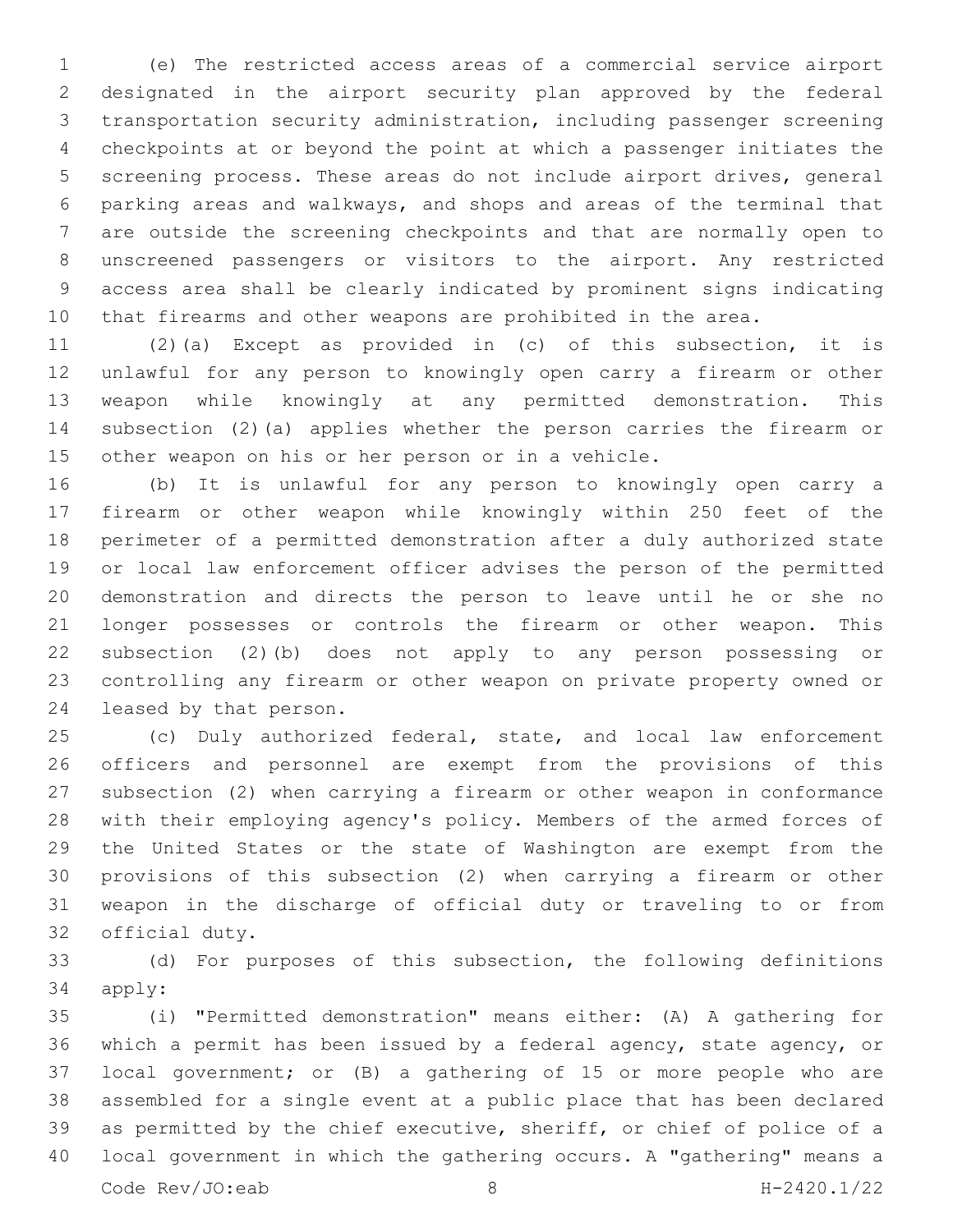demonstration, march, rally, vigil, sit-in, protest, picketing, or 2 similar public assembly.

 (ii) "Public place" means any site accessible to the general public for business, entertainment, or another lawful purpose. A "public place" includes, but is not limited to, the front, immediate area, or parking lot of any store, shop, restaurant, tavern, shopping center, or other place of business; any public building, its grounds, or surrounding area; or any public parking lot, street, right-of-way, 9 sidewalk, public park, or other public grounds.

 (iii) "Weapon" has the same meaning given in subsection (1)(b) of 11 this section.

 (e) Nothing in this subsection applies to the lawful concealed carry of a firearm by a person who has a valid concealed pistol 14 license.

 (3) Cities, towns, counties, and other municipalities may enact 16 laws and ordinances:

 (a) Restricting the discharge of firearms in any portion of their respective jurisdictions where there is a reasonable likelihood that humans, domestic animals, or property will be jeopardized. Such laws and ordinances shall not abridge the right of the individual guaranteed by Article I, section 24 of the state Constitution to bear 22 arms in defense of self or others; and

 (b) Restricting the possession of firearms in any stadium or convention center, operated by a city, town, county, or other municipality, except that such restrictions shall not apply to:

 (i) Any pistol in the possession of a person licensed under RCW 9.41.070 or exempt from the licensing requirement by RCW 9.41.060; or (ii) Any showing, demonstration, or lecture involving the

29 exhibition of firearms.

 (4)(a) Cities, towns, and counties may enact ordinances restricting the areas in their respective jurisdictions in which firearms may be sold, but, except as provided in (b) of this subsection, a business selling firearms may not be treated more restrictively than other businesses located within the same zone. An ordinance requiring the cessation of business within a zone shall not have a shorter grandfather period for businesses selling firearms 37 than for any other businesses within the zone.

 (b) Cities, towns, and counties may restrict the location of a business selling firearms to not less than 500 feet from primary or secondary school grounds, if the business has a storefront, has hours Code Rev/JO:eab 9 H-2420.1/22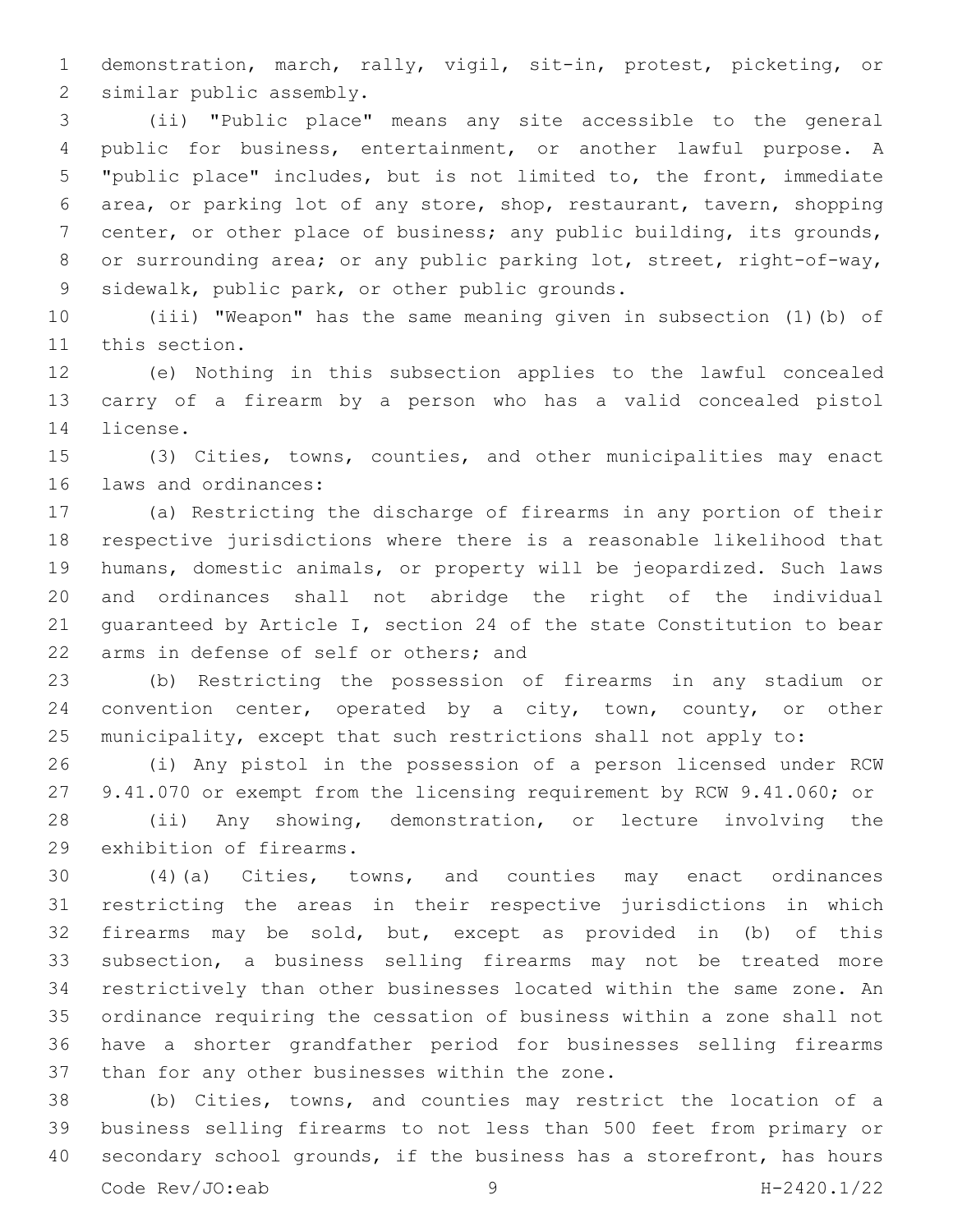during which it is open for business, and posts advertisements or signs observable to passersby that firearms are available for sale. A business selling firearms that exists as of the date a restriction is enacted under this subsection (4)(b) shall be grandfathered according 5 to existing law.

 (5) Violations of local ordinances adopted under subsection (3) of this section must have the same penalty as provided for by state 8 law.

 (6) The perimeter of the premises of any specific location covered by subsection (1) of this section shall be posted at reasonable intervals to alert the public as to the existence of any law restricting the possession of firearms on the premises.

(7) Subsection (1) of this section does not apply to:

 (a) A person engaged in military activities sponsored by the 15 federal or state governments, while engaged in official duties;

 (b) Law enforcement personnel, except that subsection (1)(b) of this section does apply to a law enforcement officer who is present at a courthouse building as a party to an antiharassment protection order action or a domestic violence protection order action under chapter 7.105 or 10.99 RCW, or an action under Title 26 RCW where any party has alleged the existence of domestic violence as defined in 22 RCW 7.105.010; or

(c) Security personnel while engaged in official duties.

24 (8) Subsection (1)(a), (b), (c), and (e) of this section does not 25 apply to correctional personnel or community corrections officers, as long as they are employed as such, who have completed government- sponsored law enforcement firearms training, except that subsection (1)(b) of this section does apply to a correctional employee or community corrections officer who is present at a courthouse building as a party to an antiharassment protection order action or a domestic violence protection order action under chapter 7.105 or 10.99 RCW, or an action under Title 26 RCW where any party has alleged the existence of domestic violence as defined in RCW 7.105.010.

 (9) Subsection (1)(a) of this section does not apply to a person licensed pursuant to RCW 9.41.070 who, upon entering the place or facility, directly and promptly proceeds to the administrator of the facility or the administrator's designee and obtains written permission to possess the firearm while on the premises or checks his or her firearm. The person may reclaim the firearms upon leaving but must immediately and directly depart from the place or facility.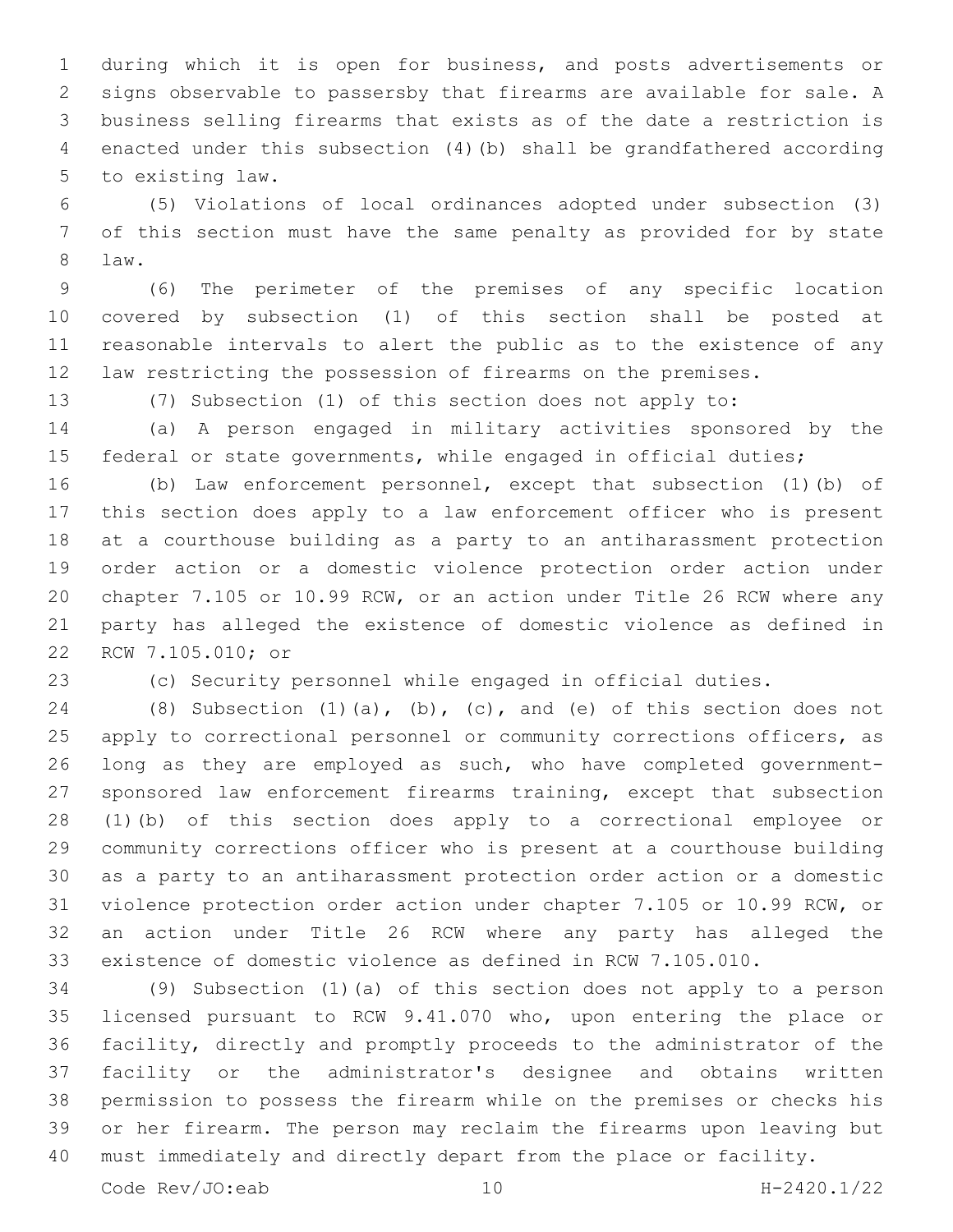(10) Subsection (1)(c) of this section does not apply to any administrator or employee of the facility or to any person who, upon entering the place or facility, directly and promptly proceeds to the administrator of the facility or the administrator's designee and obtains written permission to possess the firearm while on the 6 premises.

 (11) Subsection (1)(d) of this section does not apply to the proprietor of the premises or his or her employees while engaged in 9 their employment.

 (12) Government-sponsored law enforcement firearms training must be training that correctional personnel and community corrections officers receive as part of their job requirement and reference to such training does not constitute a mandate that it be provided by 14 the correctional facility.

 (13) Any person violating subsection (1) or (2) of this section 16 is guilty of a gross misdemeanor.

 (14) "Weapon" as used in this section means any firearm, 18 explosive as defined in RCW 70.74.010, spring blade knife as defined 19 in RCW 9.41.250, or instrument or weapon listed in RCW 9.41.250.

 NEW SECTION. **Sec. 5.** RCW 9.41.251 (Dangerous weapons— Application of restrictions to law enforcement, firefighting, rescue, and military personnel) and 2012 c 179 s 2 are each repealed.

 **Sec. 6.** RCW 10.31.100 and 2021 c 215 s 118 are each amended to read as follows:24

 A police officer having probable cause to believe that a person has committed or is committing a felony shall have the authority to arrest the person without a warrant. A police officer may arrest a person without a warrant for committing a misdemeanor or gross misdemeanor only when the offense is committed in the presence of an officer, except as provided in subsections (1) through (11) of this 31 section.

 (1) Any police officer having probable cause to believe that a person has committed or is committing a misdemeanor or gross misdemeanor, involving physical harm or threats of harm to any person or property or the unlawful taking of property or involving the use or possession of cannabis, or involving the acquisition, possession, 37 or consumption of alcohol by a person under the age of ((twenty-one)) 21 years under RCW 66.44.270, or involving criminal trespass under Code Rev/JO:eab 11 H-2420.1/22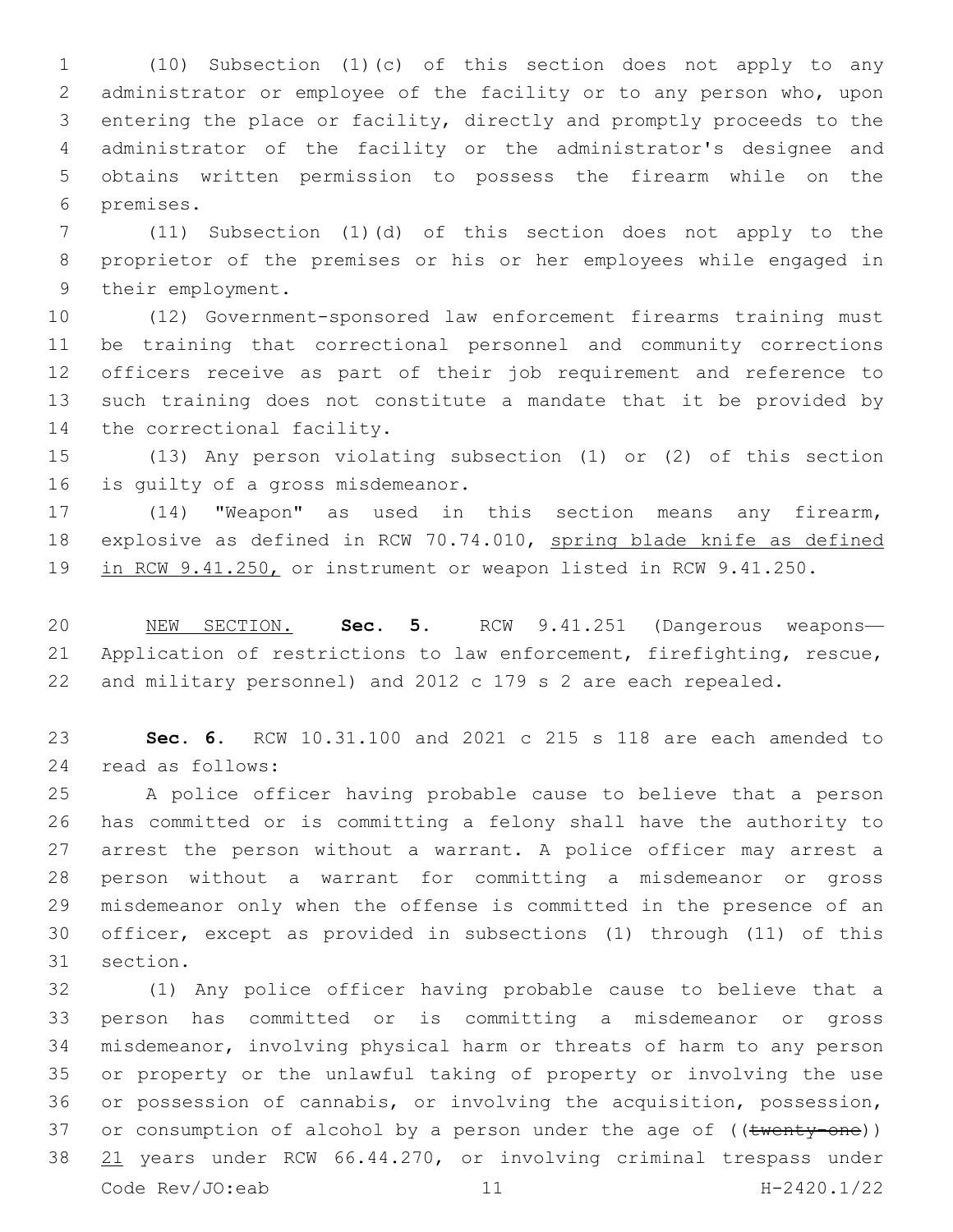RCW 9A.52.070 or 9A.52.080, shall have the authority to arrest the 2 person.

 (2) A police officer shall arrest and take into custody, pending release on bail, personal recognizance, or court order, a person without a warrant when the officer has probable cause to believe 6 that:

 (a) A domestic violence protection order, a sexual assault protection order, a stalking protection order, or a vulnerable adult protection order has been issued, of which the person has knowledge, under chapter 7.105 RCW, or an order has been issued, of which the person has knowledge, under RCW 26.44.063, or chapter 9A.40, 9A.46, 9A.88, 10.99, 26.09, 26.10, 26.26A, 26.26B, or 74.34 RCW, or any of the former chapters 7.90, 7.92, and 26.50 RCW, restraining the person and the person has violated the terms of the order restraining the 15 person from acts or threats of violence, or restraining the person from going onto the grounds of, or entering, a residence, workplace, school, or day care, or prohibiting the person from knowingly coming within, or knowingly remaining within, a specified distance of a location, a protected party's person, or a protected party's vehicle, or, in the case of an order issued under RCW 26.44.063, imposing any 21 other restrictions or conditions upon the person;

 (b) An extreme risk protection order has been issued against the person under chapter 7.105 RCW or former RCW 7.94.040, the person has knowledge of the order, and the person has violated the terms of the order prohibiting the person from having in his or her custody or control, purchasing, possessing, accessing, or receiving a firearm or 27 concealed pistol license;

 (c) A foreign protection order, as defined in RCW 26.52.010, or a Canadian domestic violence protection order, as defined in RCW 26.55.010, has been issued of which the person under restraint has knowledge and the person under restraint has violated a provision of the foreign protection order or the Canadian domestic violence protection order prohibiting the person under restraint from contacting or communicating with another person, or excluding the person under restraint from a residence, workplace, school, or day care, or prohibiting the person from knowingly coming within, or knowingly remaining within, a specified distance of a location, a protected party's person, or a protected party's vehicle, or a violation of any provision for which the foreign protection order or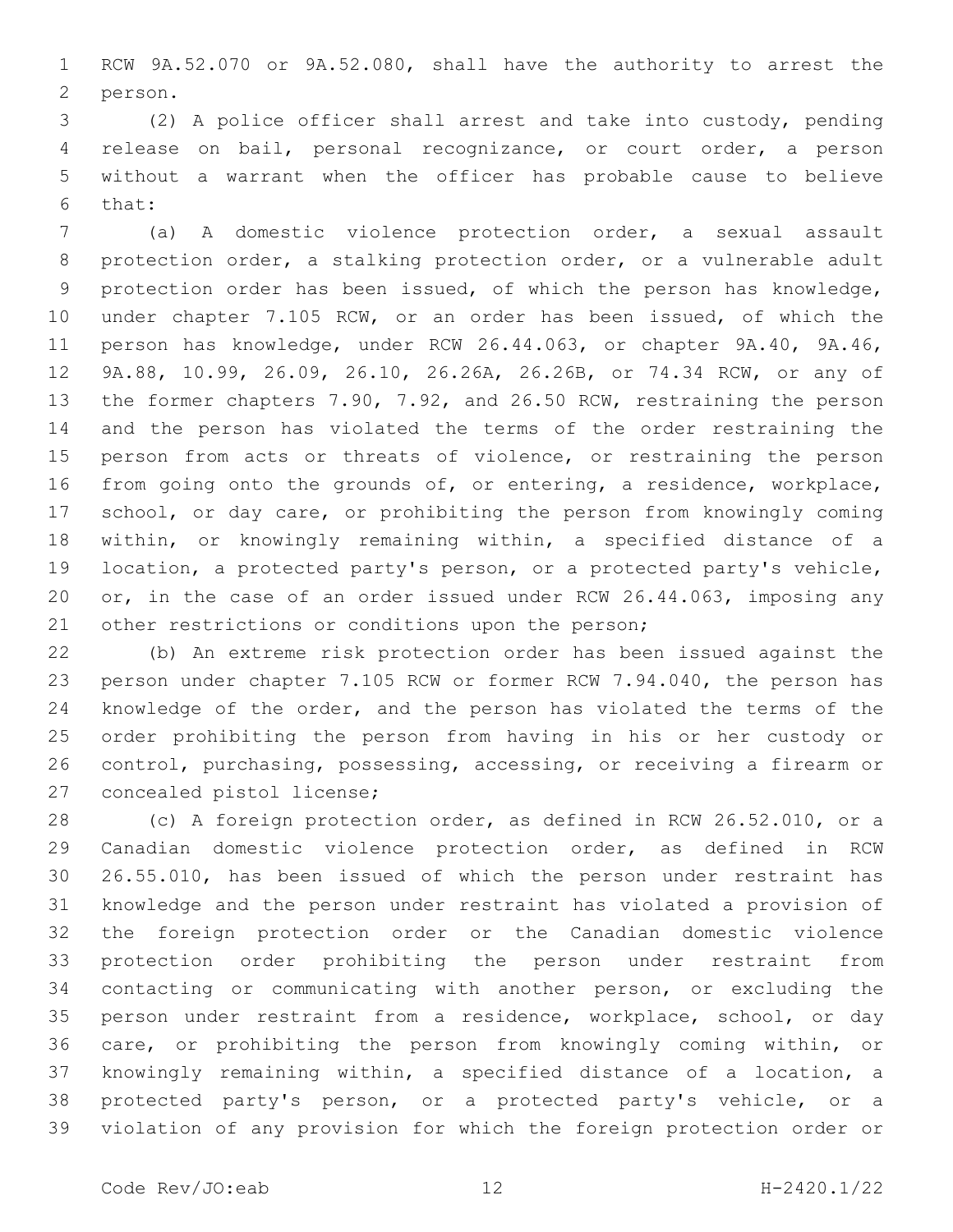the Canadian domestic violence protection order specifically 2 indicates that a violation will be a crime; or

 (d) The person is ((eighteen)) 18 years or older and within the preceding four hours has assaulted a family or household member or intimate partner as defined in RCW 10.99.020 and the officer believes: (i) A felonious assault has occurred; (ii) an assault has occurred which has resulted in bodily injury to the victim, whether the injury is observable by the responding officer or not; or (iii) that any physical action has occurred which was intended to cause another person reasonably to fear imminent serious bodily injury or death. Bodily injury means physical pain, illness, or an impairment of physical condition. When the officer has probable cause to believe that family or household members or intimate partners have assaulted each other, the officer is not required to arrest both persons. The officer shall arrest the person whom the officer believes to be the primary physical aggressor. In making this determination, the officer shall make every reasonable effort to consider: (A) The intent to protect victims of domestic violence under RCW 10.99.010; (B) the comparative extent of injuries inflicted or serious threats creating fear of physical injury; and (C) the history of domestic violence of 21 each person involved, including whether the conduct was part of an 22 ongoing pattern of abuse.

 (3) Any police officer having probable cause to believe that a person has committed or is committing a violation of any of the following traffic laws shall have the authority to arrest the person:

 (a) RCW 46.52.010, relating to duty on striking an unattended car 27 or other property;

 (b) RCW 46.52.020, relating to duty in case of injury to, or death of, a person or damage to an attended vehicle;

 (c) RCW 46.61.500 or 46.61.530, relating to reckless driving or 31 racing of vehicles;

 (d) RCW 46.61.502 or 46.61.504, relating to persons under the 33 influence of intoxicating liquor or drugs;

 (e) RCW 46.61.503 or 46.25.110, relating to persons having 35 alcohol or THC in their system;

 (f) RCW 46.20.342, relating to driving a motor vehicle while 37 operator's license is suspended or revoked;

 (g) RCW 46.61.5249, relating to operating a motor vehicle in a 39 negligent manner.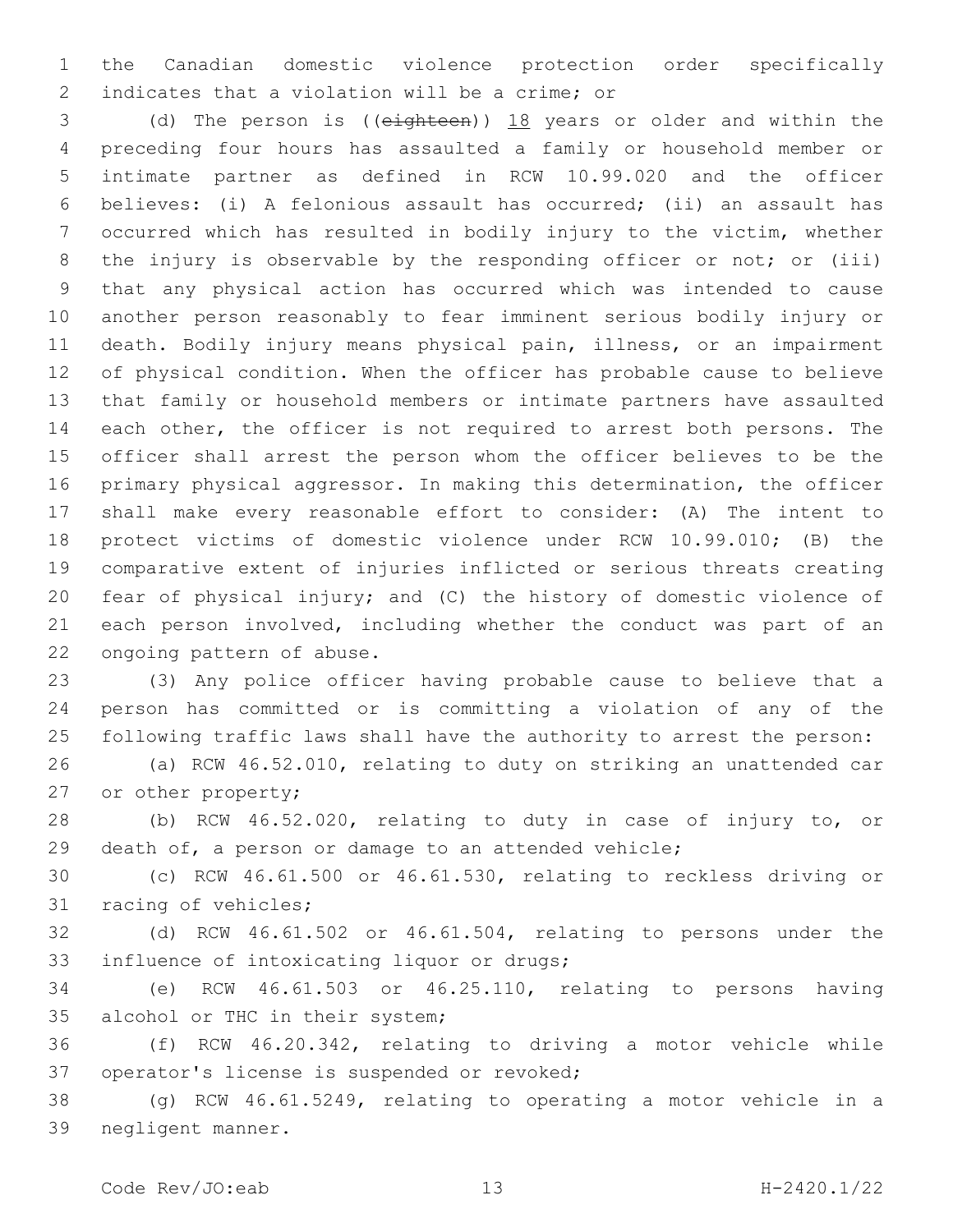(4) A law enforcement officer investigating at the scene of a motor vehicle accident may arrest the driver of a motor vehicle involved in the accident if the officer has probable cause to believe that the driver has committed, in connection with the accident, a 5 violation of any traffic law or regulation.

 (5)(a) A law enforcement officer investigating at the scene of a motor vessel accident may arrest the operator of a motor vessel involved in the accident if the officer has probable cause to believe that the operator has committed, in connection with the accident, a 10 criminal violation of chapter 79A.60 RCW.

 (b) A law enforcement officer investigating at the scene of a motor vessel accident may issue a citation for an infraction to the operator of a motor vessel involved in the accident if the officer has probable cause to believe that the operator has committed, in connection with the accident, a violation of any boating safety law 16 of chapter 79A.60 RCW.

 (6) Any police officer having probable cause to believe that a person has committed or is committing a violation of RCW 79A.60.040 19 shall have the authority to arrest the person.

 (7) An officer may act upon the request of a law enforcement officer, in whose presence a traffic infraction was committed, to stop, detain, arrest, or issue a notice of traffic infraction to the driver who is believed to have committed the infraction. The request by the witnessing officer shall give an officer the authority to take appropriate action under the laws of the state of Washington.

 (8) Any police officer having probable cause to believe that a person has committed or is committing any act of indecent exposure, as defined in RCW 9A.88.010, may arrest the person.

 (9) A police officer may arrest and take into custody, pending release on bail, personal recognizance, or court order, a person without a warrant when the officer has probable cause to believe that an antiharassment protection order has been issued of which the person has knowledge under chapter 7.105 RCW or former chapter 10.14 RCW and the person has violated the terms of that order.

 (10) Any police officer having probable cause to believe that a 36 person has, within (( $t$ wenty-four)) 24 hours of the alleged violation, committed a violation of RCW 9A.50.020 may arrest such person.

 (11) A police officer having probable cause to believe that a person illegally possesses or illegally has possessed a firearm or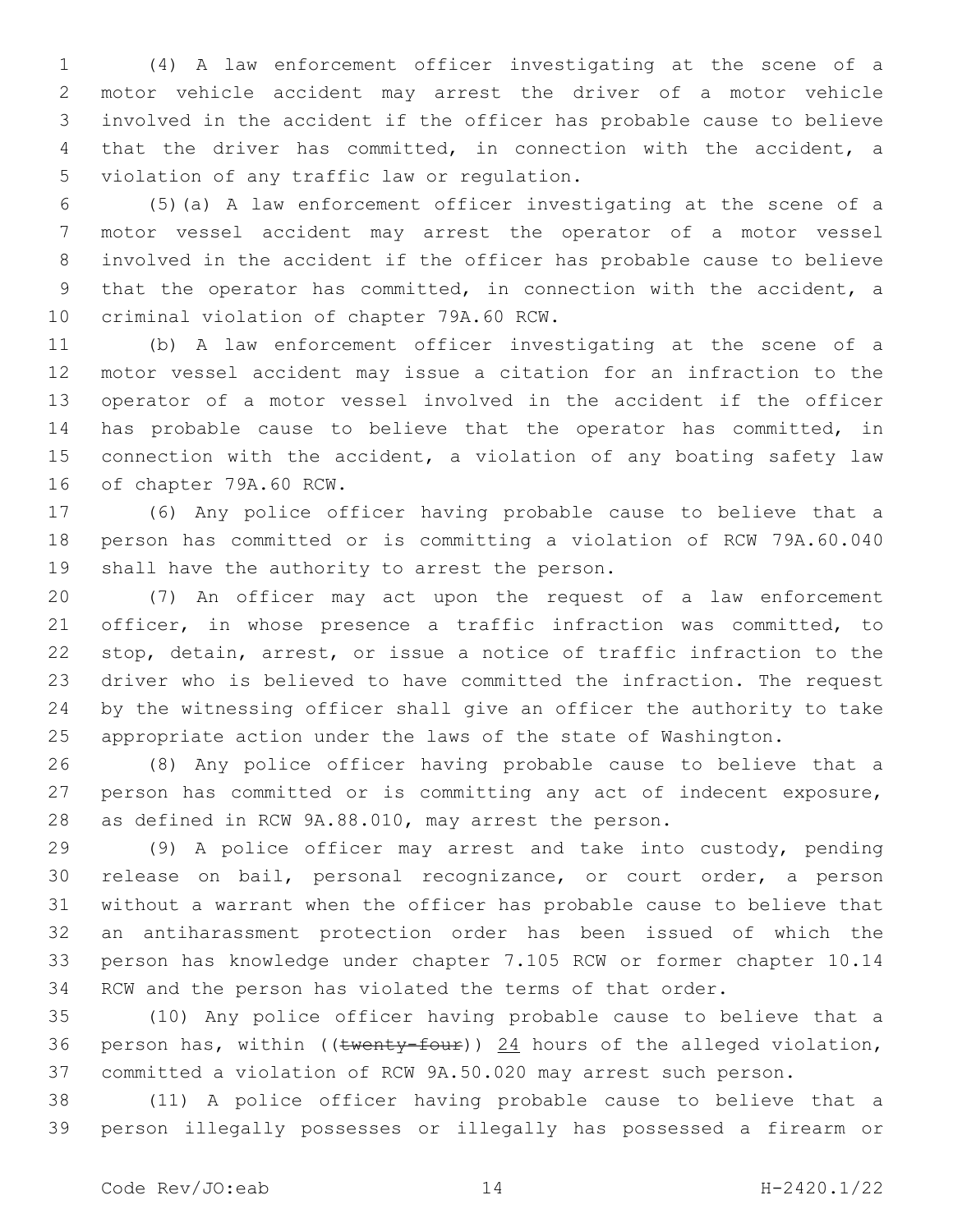other dangerous weapon on private or public elementary or secondary school premises shall have the authority to arrest the person.

 For purposes of this subsection, the term "firearm" has the meaning defined in RCW 9.41.010 and the term "dangerous weapon" has the meaning defined in RCW 9.41.250 and 9.41.280(1) (c) through  $((\leftarrow\leftarrow))$   $(g)$ .

 (12) A law enforcement officer having probable cause to believe that a person has committed a violation under RCW 77.15.160(5) may issue a citation for an infraction to the person in connection with 10 the violation.

 (13) A law enforcement officer having probable cause to believe that a person has committed a criminal violation under RCW 77.15.809 or 77.15.811 may arrest the person in connection with the violation.

 (14) Except as specifically provided in subsections (2), (3), (4), and (7) of this section, nothing in this section extends or otherwise affects the powers of arrest prescribed in Title 46 RCW.

 (15) No police officer may be held criminally or civilly liable for making an arrest pursuant to subsection (2) or (9) of this section if the police officer acts in good faith and without malice.

 (16)(a) Except as provided in (b) of this subsection, a police officer shall arrest and keep in custody, until release by a judicial officer on bail, personal recognizance, or court order, a person without a warrant when the officer has probable cause to believe that the person has violated RCW 46.61.502 or 46.61.504 or an equivalent local ordinance and the police officer: (i) Has knowledge that the person has a prior offense as defined in RCW 46.61.5055 within 27 ((ten)) 10 years; or (ii) has knowledge, based on a review of the information available to the officer at the time of arrest, that the person is charged with or is awaiting arraignment for an offense that would qualify as a prior offense as defined in RCW 46.61.5055 if it 31 were a conviction.

 (b) A police officer is not required to keep in custody a person under (a) of this subsection if the person requires immediate medical 34 attention and is admitted to a hospital.

 **Sec. 7.** RCW 43.216.760 and 2020 c 189 s 2 are each amended to read as follows:36

 (1) Every child day care center and early childhood education and assistance program provider is subject to RCW 9.41.282.